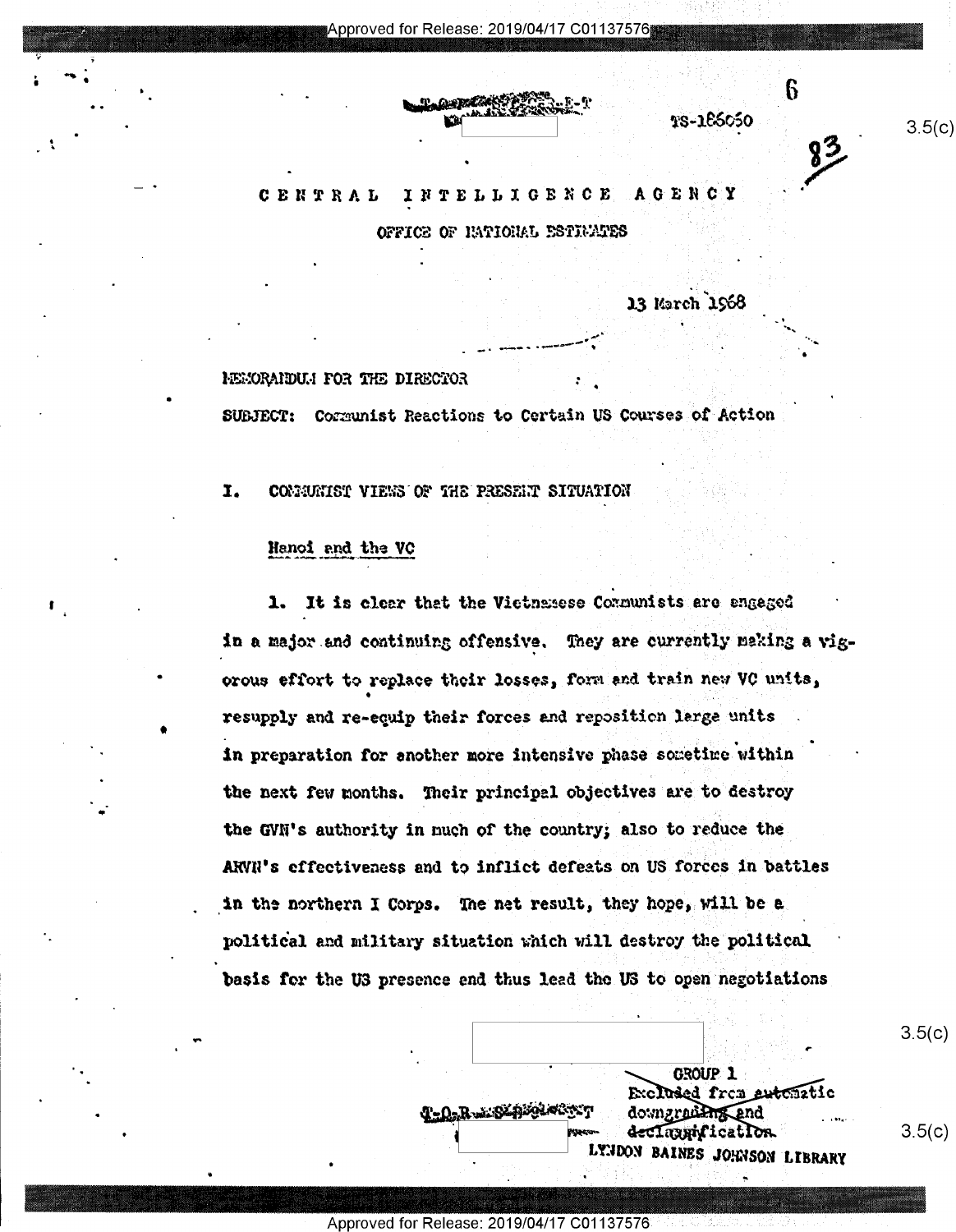denotes the contract of the contract of the contract of the contract of the contract of the contract of the contract of the contract of the contract of the contract of the contract of the contract of the contract of the co

for a settlement of the war on terms favorable to the Communists. While they are not likely to be committed to specific timetables, they clearly hope their effort will yield decisive results this  $year.$ 

 $\frac{P}{P}$  -  $\frac{P}{P}$  -  $\frac{B-E-C-R-E-T}{P}$  3.5(c)

\_ .

 $\mathbb{R}^N \times \mathbb{R}^N$ 

2. Judging from Hanoi's overt propaganda, it has allowed for the possibility that the US response to the offensive will be to increase its own troop strengths, to intensify bombing of North Vietnam, and possibly to exert further pressures such as the mining of Haiphong harbor. Hanoi apparently believes that none of these measures is likely to prevent Communist forces from, sustaining their offensive and expects that before US countermeasures osn be fully implemented the political base in South Vietnam will have disintegrated beyond retrieval.

3. Peking. China. has more or less openly warned that Hanoi must still be prepared to persist in a prolonged war, since the US, facing ultimate defeat, will react viciously and intensify pressures in both South and North Vietnam. The Chinese have also displayed some nervousness that Hanoi will negotiate prematurely. At the same time, the Chinese have reiterated their pledges of assistance, though without making any specific commitments .

Approved for Release: 2019/04/17 C01137576 <sup>l</sup>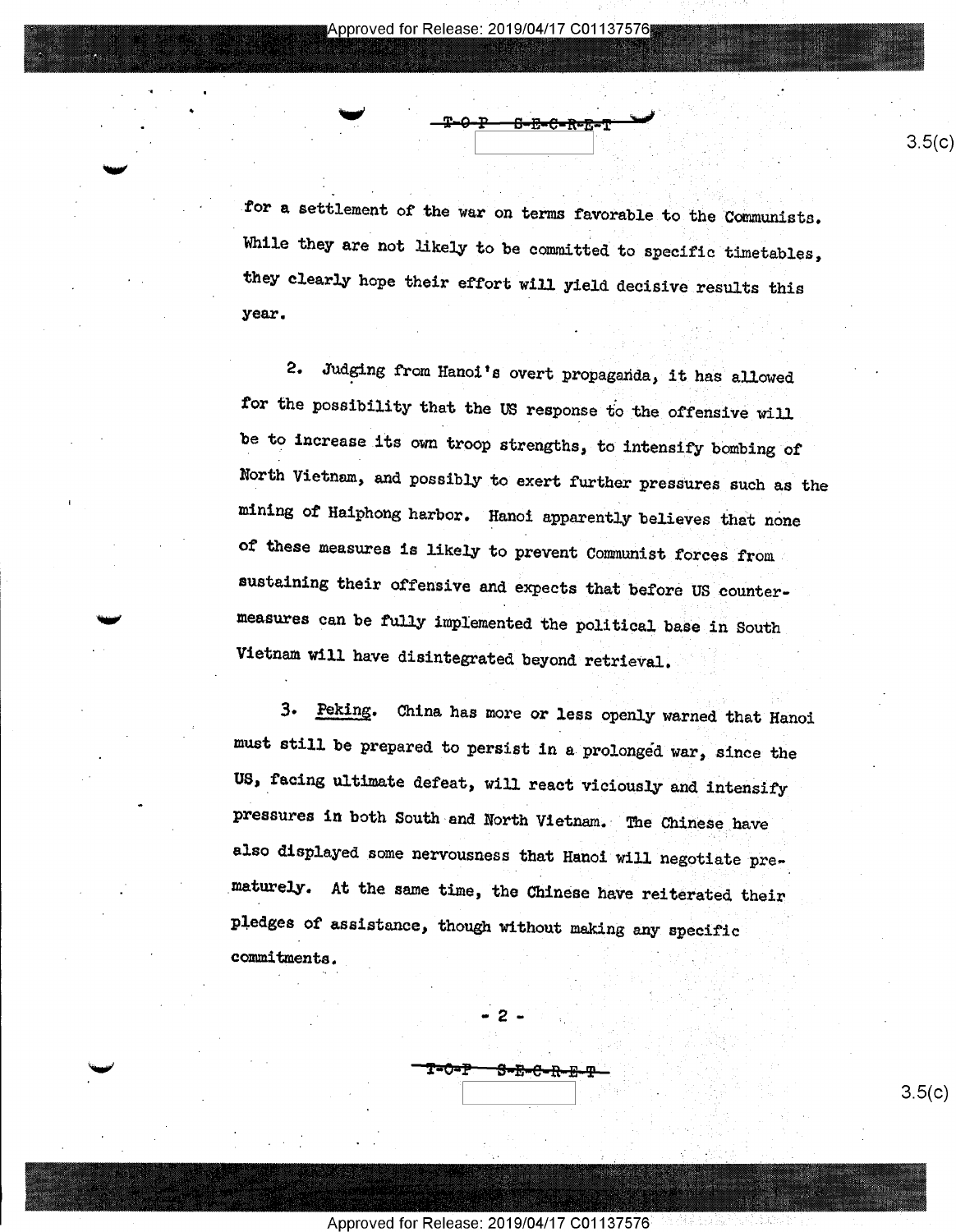Approved for Release: 2019/04/17 C01137576

 $T=0-P$   $S=E-C-R-E-T$ 

.5. ..§,1;§"

l i

# The USSR

mu'

4. Since the end of 1964 Moscow has supported the Communist effort in South Vietnam. At times there have been indications' that Moscow preferred to see greater reliance on e political rather than a military route to victory, but there is no persuasive evidence that the Soviets ever attempted to bring strong pressure to bear on Hanoi over this. They have felt that they would lose more from failing to support Hanoi than from the deterioration in Soviet-US relations that such support involved. And they have argued, for American ears, that it is US and not Soviet policy that has inhibited constructive developments in these relations. '

5. What appears more recently to be some hardening in Moscow's attitude on the Vietnam situation probably results from the war's intensification, but, more important, reflects e view that Hanoi's success is becoming more certain. The Soviets would wish to manifest fullest identification with Hanoi in that case. It may be also that for purposes of any role they may play in future negotiations with the US they would wish to establish a tough position. 'While they probably recognize that the likelihood of their involvement may rise as the struggle approaches a climactic phase, it does not appear that they have ever rated this risk as

-3...

 $\frac{\textbf{P} \cdot \textbf{O} \cdot \textbf{P} \cdot \textbf{S} \cdot \textbf{E} \cdot \textbf{G} \cdot \textbf{R} \cdot \textbf{E} \cdot \textbf{P}}{3.5(c)}$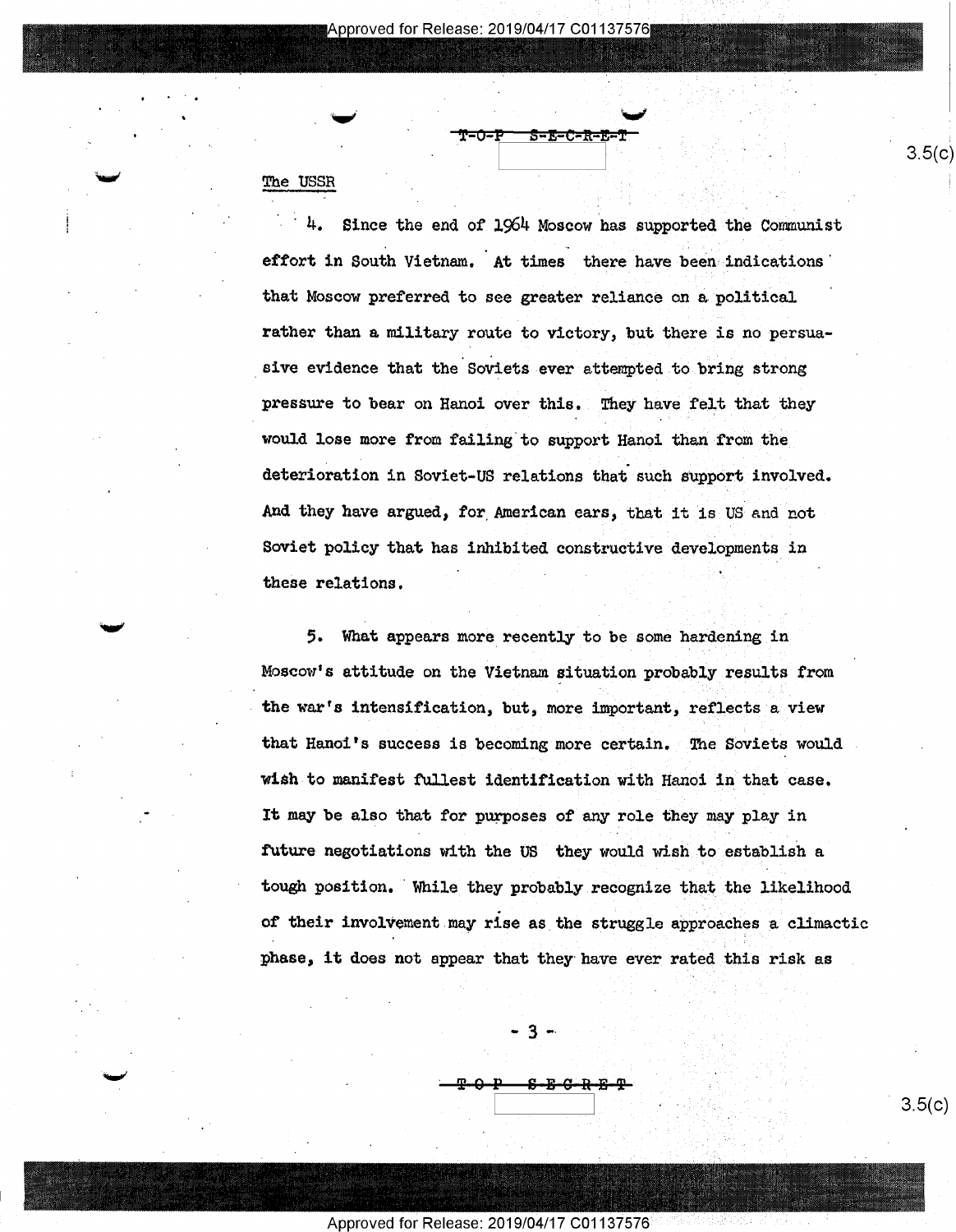VA H

 $3.5(c)$ 

'very high, primarily because US objectives have been so clearly limited. to the defense of South Vietnam. When and if US actions impinge more severely on North Vietnam, Soviet attitudes may change. These circumstances are dealt with in Part II.

# II. US COURSES OF ACTION

#### Course A

The US would make an early announcement of additional reinforcements for Vietnam on the order of 25,000 men, coupled with reserve calls and other measures to (1) make an additional 75,000 men available later, or (2) make an additional 175,000 men available.

In either case, bombing of North Vietnam would be stepped up as the weather improved and would include some new targets, but not the mining of Haiphong or major attacks in the urban areas of Hanoi or Haiphong.

# Hanoi's Reaction

#### a.. To US Reinforcement

\_ 6. - North Vietnamese leaders expect to confront larger us forces and current Communist strategy probably allows for it. As long ago as the summer of 1966, they predicted that US troop levels would eventually reach 600,000 or even 750,000. Thus, the North Vietnamese would regard an immediate US reinforcement of 25,000

-14.-

Approved for Release: 2019/04/17 C01137576

 $T=0-P$   $S=E=C-R-B-P$ <br>3.5(c)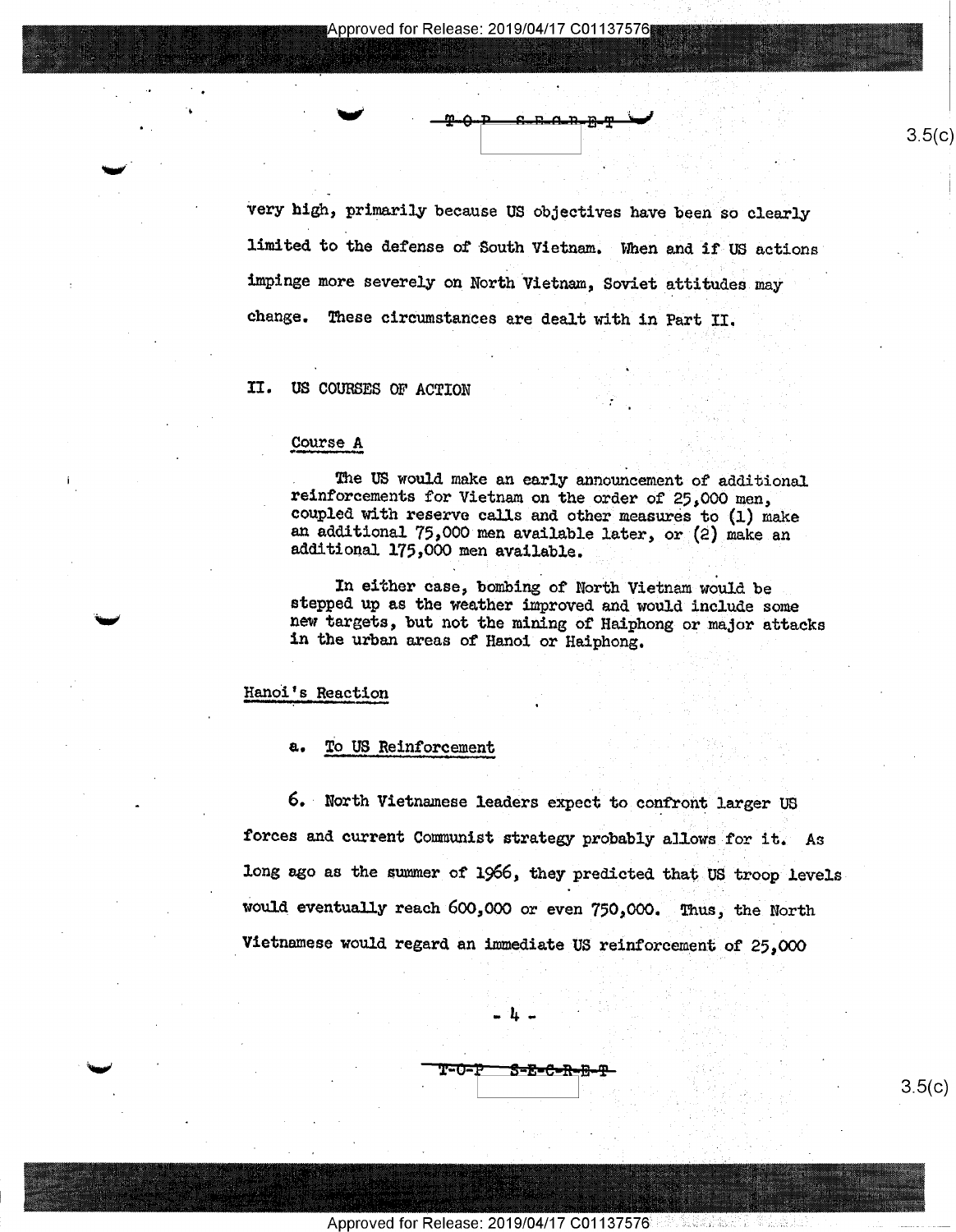~

. 4 u

 $\ddot{\phantom{0}}$ 

- V

 $\sim$   $\frac{p-0.1}{}$   $\frac{p-0.1}{}$   $\frac{p-0.1}{}$   $\frac{p-0.1}{}$   $\frac{p-0.1}{}$ 

-men as little more than e token gesture. By heavy infiltration, Hanoi has already increased the number of Communist maneuver battalions in South Vietnam from about 150 last fall to about 190 at present.\* North Vietnam still has the capability to meet the additional US combat battalions included in any total reinforcement of 100,000, and would probably deploy the additional forces necessary to do so.

7. Hanoi would recognize, however, that a total US reinforce~ ment of 100,000 and especially 200,000 represented a deeper political and psychological commitment,since either would involve call-up of sizable reserves and a partial mobilization. Hanoi would have to consider that, if its current efforts to gain a decisive advantage failed, the war would probably continue for some considerable period and at higher levels of combat and losses. The North Vietnamese might in such circumstances give more serious thought to early negotiations, calculating that the - political situation in the US and uncertainties in Saigon in the wake of the Tet offensive provided favorable auspices for negotiations. They might think also that a peace move at this

\* This does not include all the independent companies and platoons in South Vietnam. .

8<del>-2-6-11</del>

'0 f.'7'\_"' Y .I <sup>1</sup>

Approved for Release: 2019/04/17 C01137576

-5-

 $3.5(c)$ 

<u>၁.၁(C)</u>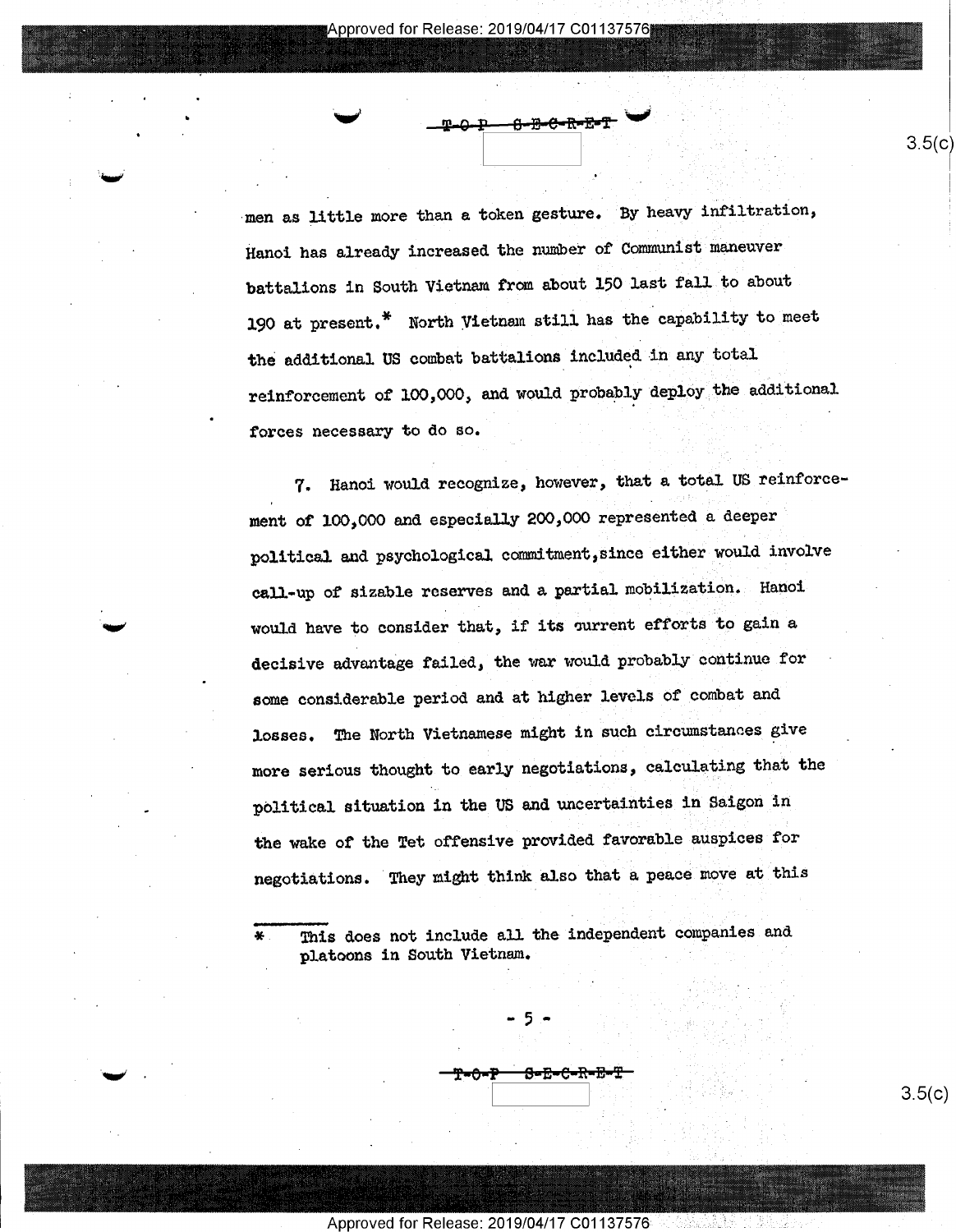$\overline{\phantom{a}}$ 

b

juncture would be enough to collapse the GVN. On balance, however, we think it more likely that Hanoi would continue the war, providing what additional forces in the South seemed necessary to maintain or intensify its military effort.

- \ .

 $-\frac{p}{2} - \frac{p}{2} - \frac{p}{2} - \frac{p}{2} - \frac{p}{2} - \frac{p}{2} - \frac{p}{2} - \frac{p}{2} - \frac{p}{2} - \frac{p}{2} - \frac{p}{2} - \frac{p}{2} - \frac{p}{2} - \frac{p}{2} - \frac{p}{2} - \frac{p}{2} - \frac{p}{2} - \frac{p}{2} - \frac{p}{2} - \frac{p}{2} - \frac{p}{2} - \frac{p}{2} - \frac{p}{2} - \frac{p}{2} - \frac{p}{2} - \frac{p}{2} - \frac{p}{2} - \frac{p$ 

8. The proposed US troop increases would be implemented between now and December. Within 90 days Hanoi could deploy two divisions to South Vietnam, thus adding 18 maneuver battalions. By December at least one more infantry division (9 battalions) could be added. 'Such movements are within current capacities of the infiltration corridors and supply routes. A US reinforcement of 200,000 men would add 27 maneuver battalions to allied strength and bring the US total to 133 as against a possible 208-217 for the NVA/VC in South Vietnam.\* Given its present estimate of ARVN's likely effectiveness, Hanoi would probably regard this ratio as sufficient to prevent the US from significantly improving on its present situation. It is unlikely that Hanoi would regard the dispatch of 2-3 more divisions to South Vietnam as involving unacceptable risks to home defense. 3

US Army battalions have about 900 men and USMC 1350; NVA battalions average about 400-500.

-T-0-P-8-B-C-R-B-T <del>P:::::d=E=E=E=E=T:::</del><br>
3.5(c)

Approved for Release: 2019/04/17 C01137576

 $-6 -$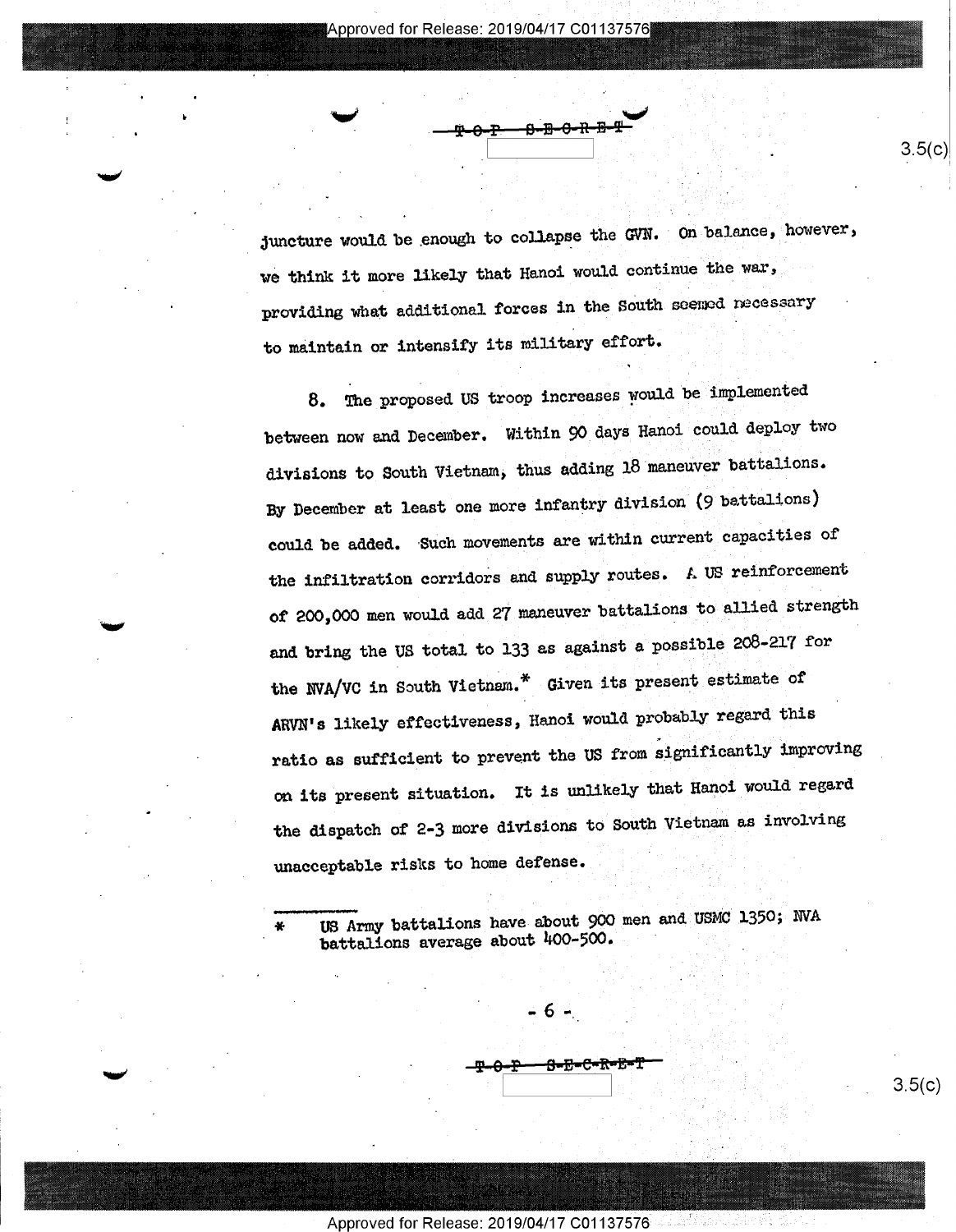## To Increased-Bombing

. 9. An increased weight of bombing attacks on North Vietnamese industrial and transportation targets would have no significant effect on North Vietnamese capabilities or determination, given the assuption that this course does not include major urban attacks in Hanoi and Haiphong, or the mining of the latter. We believe that North Vietnam would still be able to support the war in the South, even at the higher levels caused by the postulated US reinforcements.

10. China and the USSE. We do not see that these courses of action would have eny\_major effect on Soviet or Chinese policy. Neither would regard the commitment of additional US troops as a development to which it had to respond directly. If requested, Peking would be willing to provide additional manpower for various tasks in North Vietnam. As for the USSR, it might provide some more sophisticated types of defensive equipment (coastal defense missiles, new type of fighters, SAMs, and AAA).



Approved for Release: 2019/04/17 C01137576

- 7 -.

 $3.5(c)$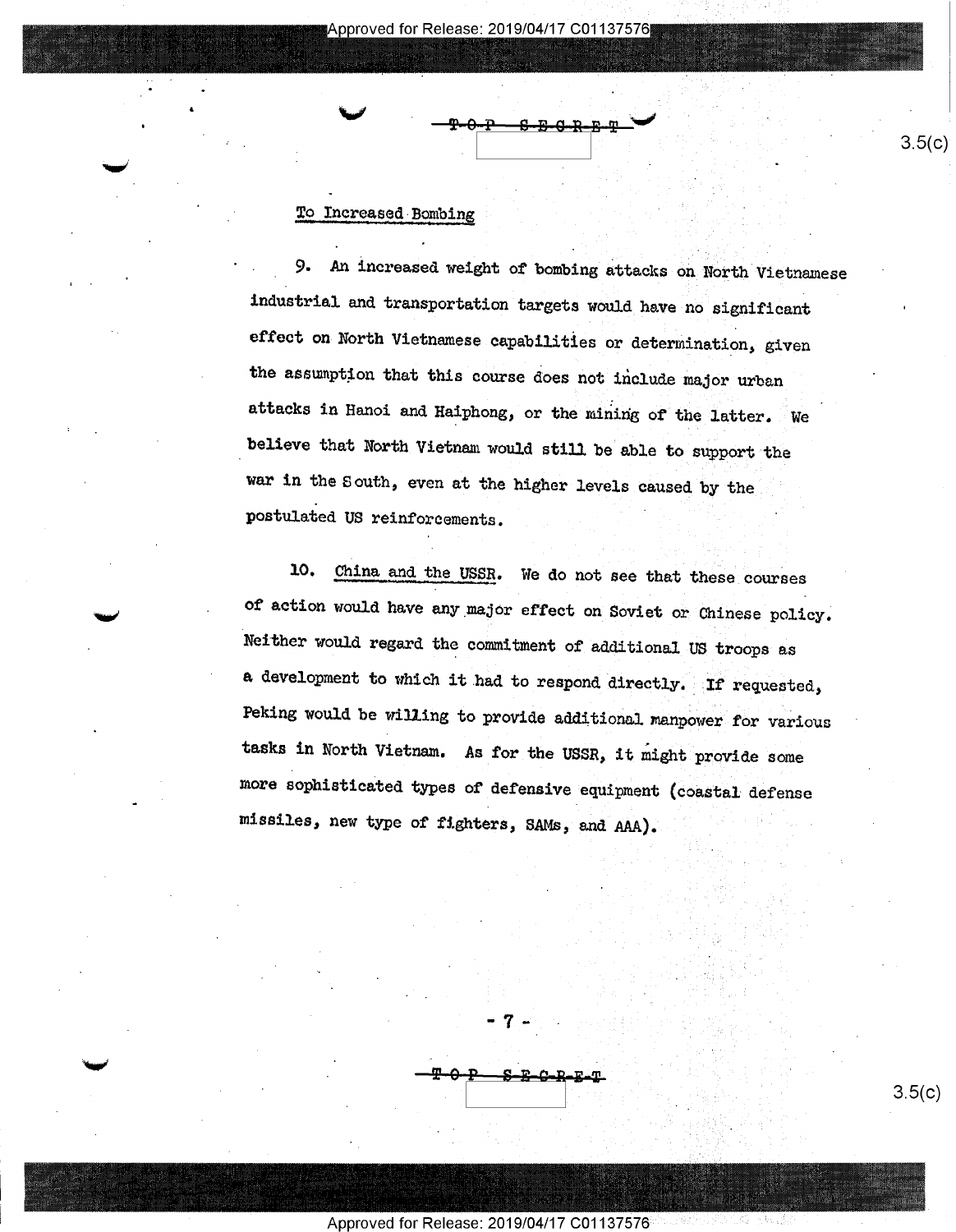## Course B

\*

Troop increases as indicated in Course A would be accompanied by the mining of Haiphong and/or significantly intensified bombing of urban targets in the Hanoi and Haiphong areas.\* '

ll. General. Mining of Haiphong and intensified bombing would ultimately magnify the problems of maintaining the flow of military and economic goods to North Vietnam. An effective mining program could put the major burden on the road and rail systems from China which would, in turn, become more lucrative bombing targets. For ut least the next several months, there would be little impact on the military situation in South Vietnam. But given a considerably higher level of combat in the South, the deployment of more NVA units and the commitment of more US troops, there might be some point at which Hanoi's ability to provide essential military support in the South would decline. We cannot foresee when this might occur, especially in view of Hanoi's demonstrated capability to improvise its logistical support and its ability to modify its own tactics to conserve or expend

There are about 46 targets not yet attacked in the Hanoi area, including railway yards, the Hanoi Machinery Plant and some including railway yards, the Hanoi Machinery Plant and other industrial Tacilities. There are about 22 potendocks and warehouse areas near the port. tial targets in the Haiphong area, including the rail yards,

 $- 8 -$ <del>Starba</del> A

 $3.5(c)$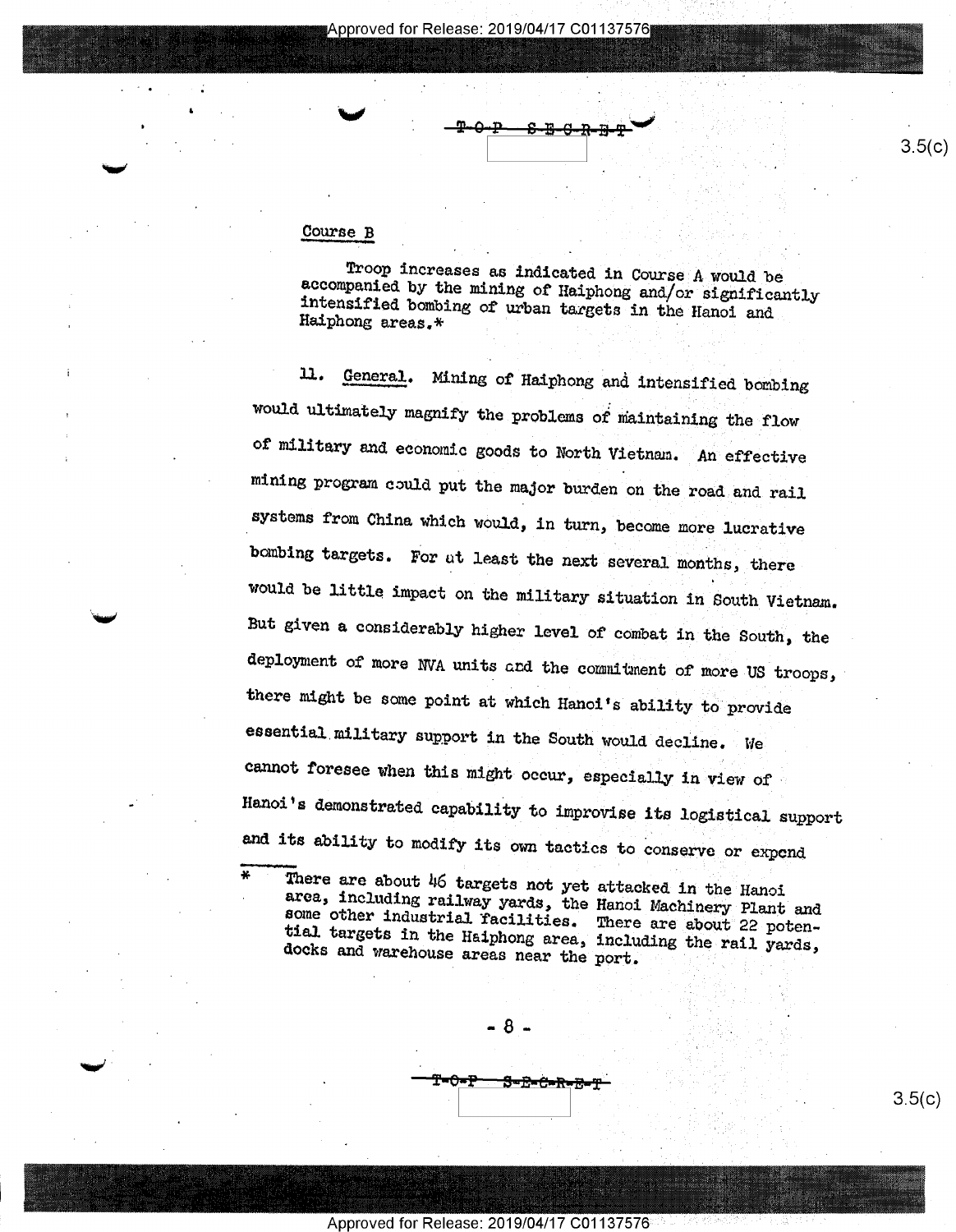" .

' Vietnament and the contract of the contract of the contract of the contract of the contract of the contract of

'WW

'T'

-lw

resources. In any case, logistical limitations are not likely to be such that Hanoi would be compelled to change its general military strategy.

12. Intensified bombing alone would not be likely to lead to e major change in Hanoi's strategy or the direct involvement of China and the USSR. There is a risk in these circumstances that the North Vietnamese Air Force might become more dependent on the use of China as a sanctuary. In addition, of course, bombing in the Hanoi and Haiphong area would cause greater civilian casualties and therefore much more international ' criticism and opposition. \_  $\mathcal{U}$  ,  $\mathcal{U}$  ,  $\mathcal{U}$ 

13. Hanoi. If in addition Haiphong were mined, the major immediate impact on Hanoi would be psychological. Especially in cobination with a 200,000 troop increase, it would convey a US determination to persevere despite possible political repercussions at home and abroad. Hanoi would probably expect that the United States, having accepted the risks involved in challenging the USSR by mining Haiphong, would sooner or later expand the war to Laos and Cambodia and perhaps ultimately into a ground attack on North Vietnam. It would seek more assistance

Approved for Release: 2019/04/17 C01137576

 $3.5(c)$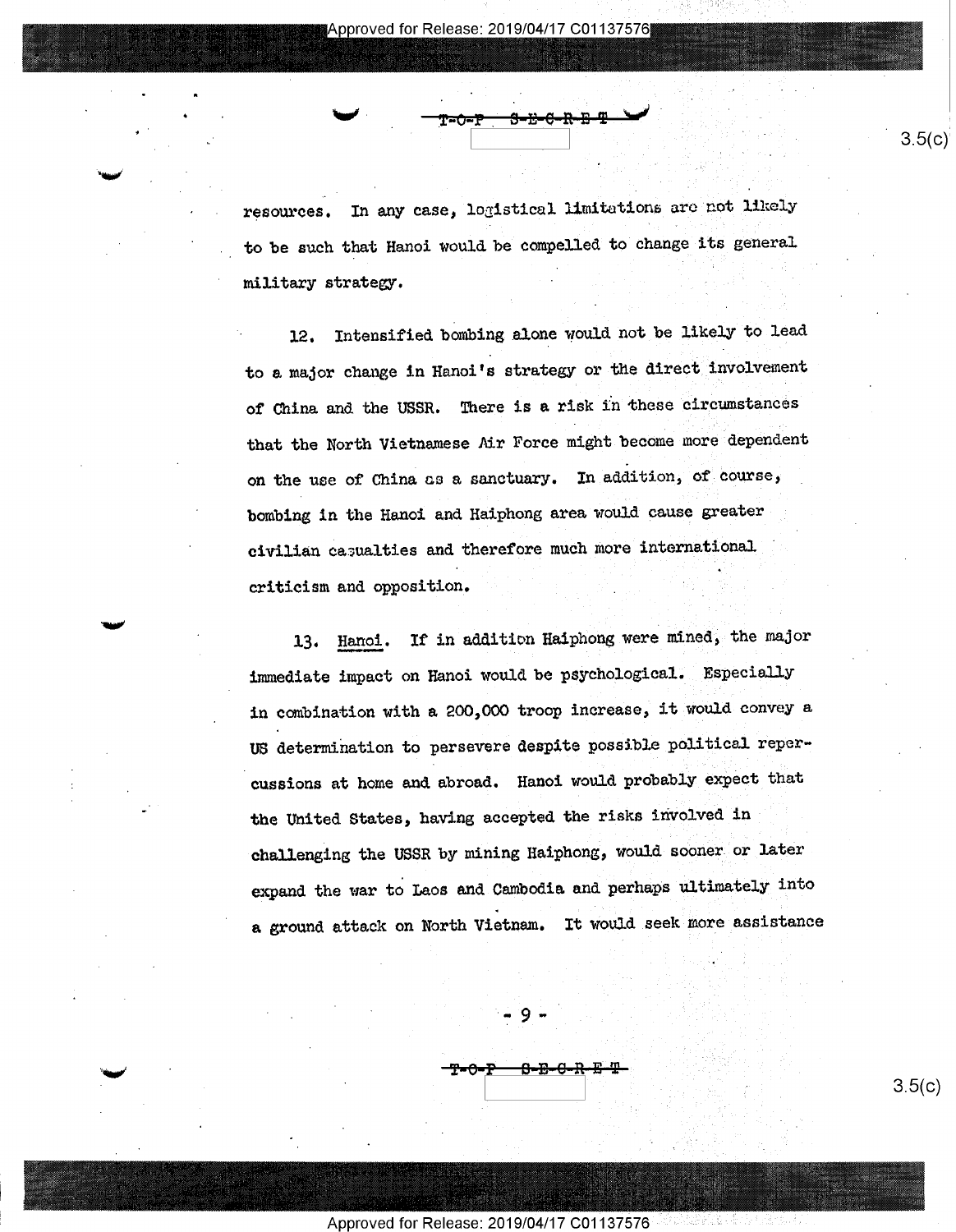from Moscow and China, and would maintain its pressures in Laos. But it would probably still believe that the GVN/ARVN could be virtually demolished before all the US actions could become totally effective. Accordingly it would probably continue and if possible intensify its military effort.in the South in order to accomplish this end. As long as it saw a chance of success, we believe Hanoi would not elect to begin serious negotiations.

14. Sino-Soviet Relations. Mining would impose a greater burden on the rail lines from China which already carry the bulk of military supplies and would thus test anew Sino—Soviet cooperation in maintaining the movement of supplies to North Vietnam. Apparently, the movement of Soviet goods across China has been proceeding fairly well since last year's agreement, under which Hanoi has assumed some responsibility for transshipment once Soviet goods reached the Chinese frontier. .The mining would increase Hanoi's dependence on China, but Peking would be unlikely to disrupt transit of Soviet military supplies.

15. China would probably also assist in developing alternative means of delivery for North Vietnam. For example, the port of Changchiang (Fort Bayard) might be expanded to receive supplies

-9-e—1=—s-s-e-R-E-@\_

 $-10$ .

Approved for Release: 2019/04/17 C01137576

 $3.5(c)$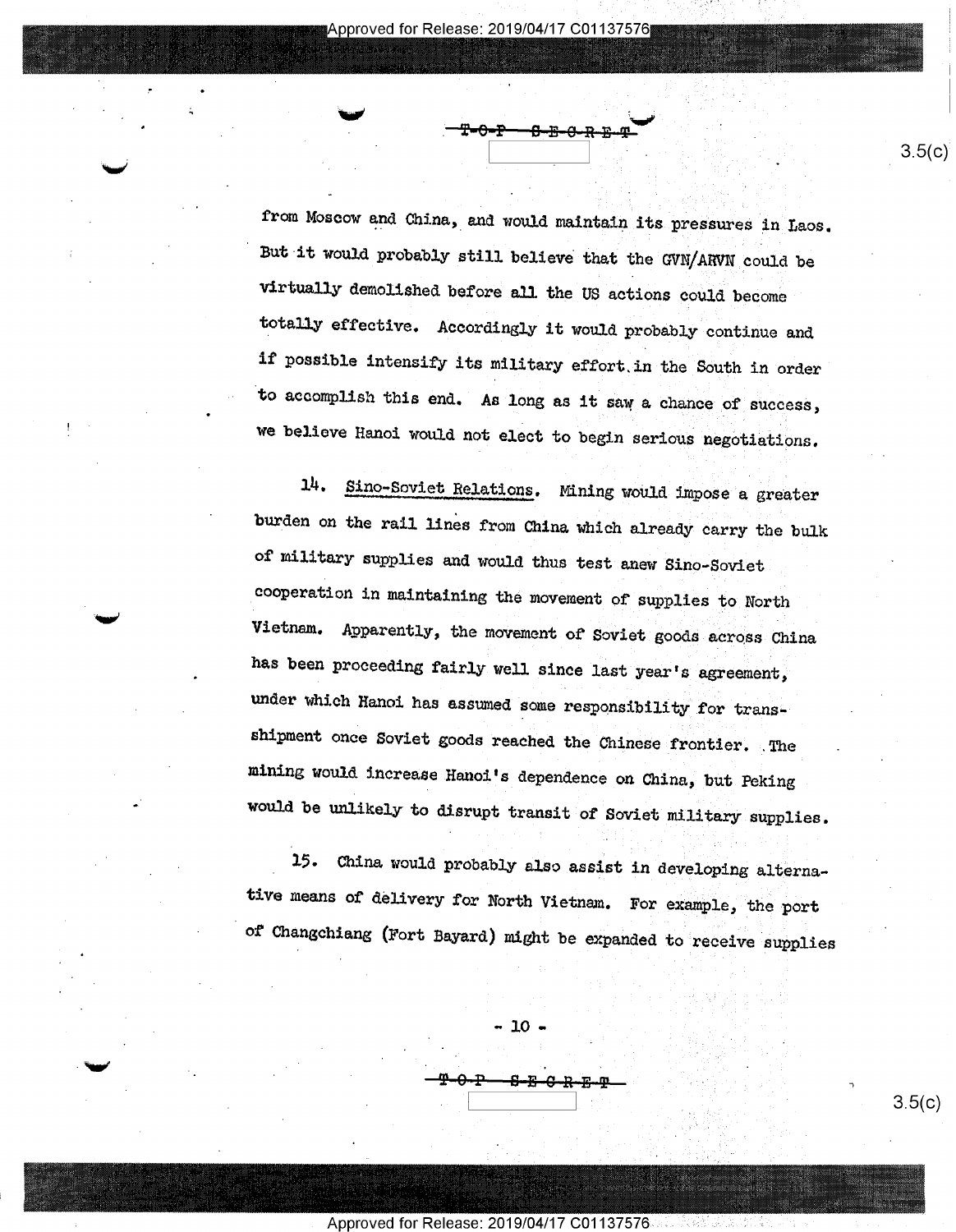I l

destined for overland movement to Hanoi. And China would provide smaller vessels to use in coastal shipping to North Vietnam. '

. The contract of the contract of the contract of the contract of  $3.5(c)$ 

<del>ኮሪ ቦ ቦ</del>

 $\sim$   $\sim$   $\sim$   $\sim$   $\sim$   $\sim$   $\sim$ 

16. The USSR. The most critical question is Moscow's response. It would greatly lessen the risk of trouble with the USSR if the mining were concentrated on blocking the Canal Maritime, which would only prevent entry to the docks. In this case, lightering would still be possible from ships anchored in the roadsted, and Soviet seaborne supplies would not be denied to Hanoi. The port would not be put out of commission, though its operation would be greatly complicated. Politically, however, the challenge would still appear much the same.

17. The Soviets would probably provide and if necessary operate minesweepers. This would be intended as a political demonstration to deter the US from continuing this course, as well as an attempt to assist in maintaining a flow of at least some traffic. Soviet merchant ships calling at Haiphong would probably be armed with AAA in these circumstances. Soviet ships, however, would not deliberately risk running the minefield. The Soviets would probably also provide still more air defense

 $\frac{10.2 \times 10^{10} \text{ N} \cdot \text{m}}{20.3 \times 10^{10} \text{ N} \cdot \text{m}^2}$  3.5(c)

Approved for Release: 2019/04/17 C01137576

-11- .

μ,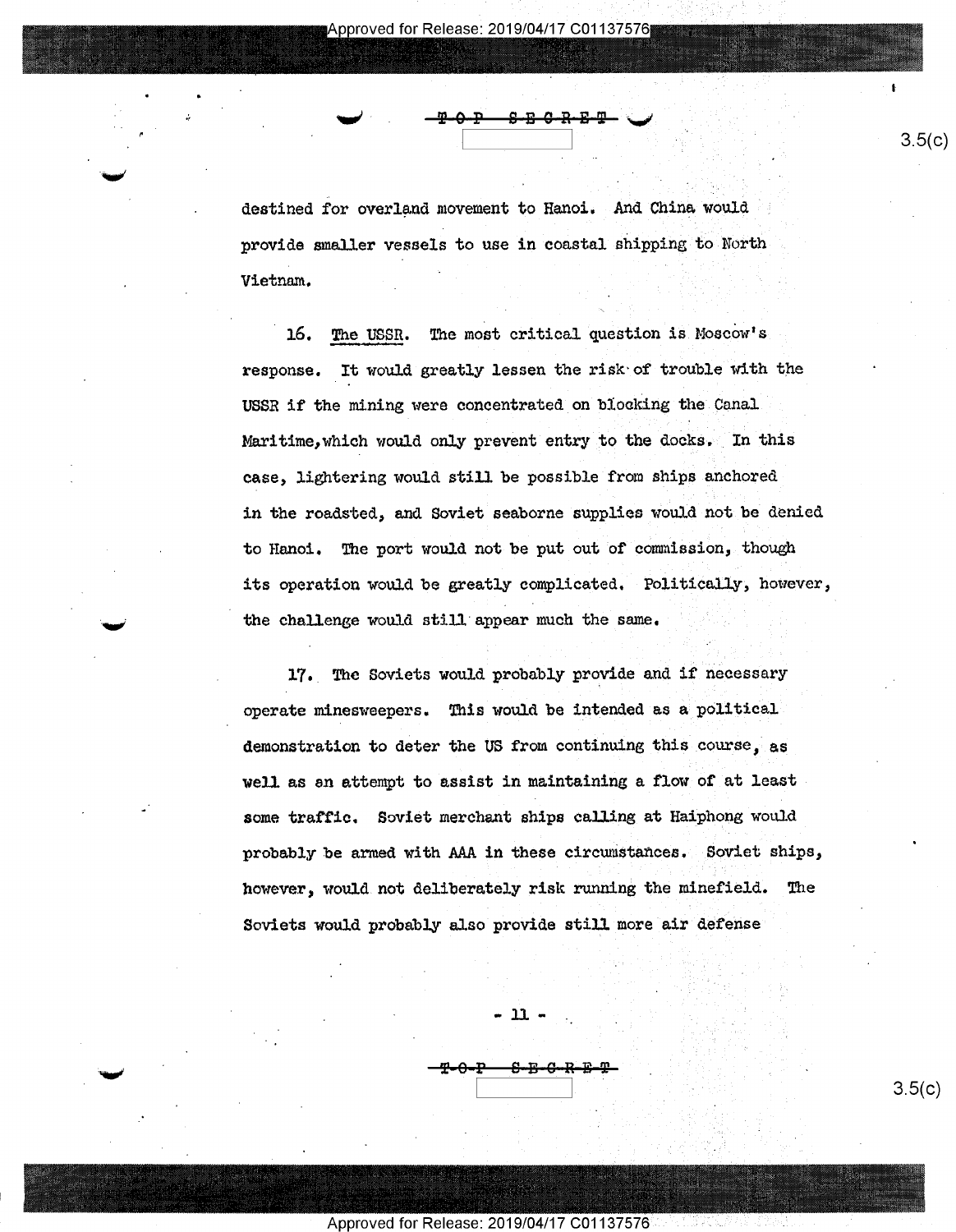.

 $\frac{1}{2}$  and  $\frac{1}{2}$   $\frac{1}{2}$   $\frac{1}{2}$   $\frac{1}{2}$   $\frac{1}{2}$   $\frac{1}{2}$   $\frac{1}{2}$   $\frac{1}{2}$   $\frac{1}{2}$   $\frac{1}{2}$   $\frac{1}{2}$   $\frac{1}{2}$   $\frac{1}{2}$   $\frac{1}{2}$   $\frac{1}{2}$   $\frac{1}{2}$   $\frac{1}{2}$   $\frac{1}{2}$   $\frac{1}{2}$   $\frac{1}{2}$   $\frac{1}{2$ 

' 5. .

%§%nk€§;;,1€.;iV,E2,Ai <sup>t</sup>

'

A 'mi

equipment for Haiphong (perhaps the SA-3 system) not only to protect against the intensified bombing but to make it as. costly as possible to maintain the minefields. We do not believe, however, that there would be any offensive action by Soviet military forces in the area, though in actual practice Soviet  $\ddot{\phantom{0}}$ personnel might be manning defensive systems.

. 4' A 2011 12:30 A 2012 12:30 A 2012 12:30 A 2012 12:30 A 2012 12:30 A 2012 12:30 A 2012 12:30 A 20

'

 $\mathbb{C}$  -  $\mathbb{C}_2$  and

18. The mining of Haiphong would offer a clear challenge to the Soviet Union. Moreover, in the course of this operation or the bombing of the Haiphong docks there would be considerable likelihood of damage or destruction of a Soviet ship and killing Soviet personnel. Therefore, of all actions other than invasion of North Vietnam mining would be most likely to cause the Soviets to consider serious acts of retaliation against the US. Such acts would be most likely to be effective in areas outside Southeast Asia. If the mining proved effective the pressures on Moscow to take some counteraction might grow.

19. we still estimate, however, that the Soviets are, likely to stop short of precipitating a major confrontation with the US. Their stake in the outcome in South Vietnam is not so great that they would deliberately run extremely high

"- 12.-

Approved for Release: 2019/04/17 C01137576

 $3.5(c)$